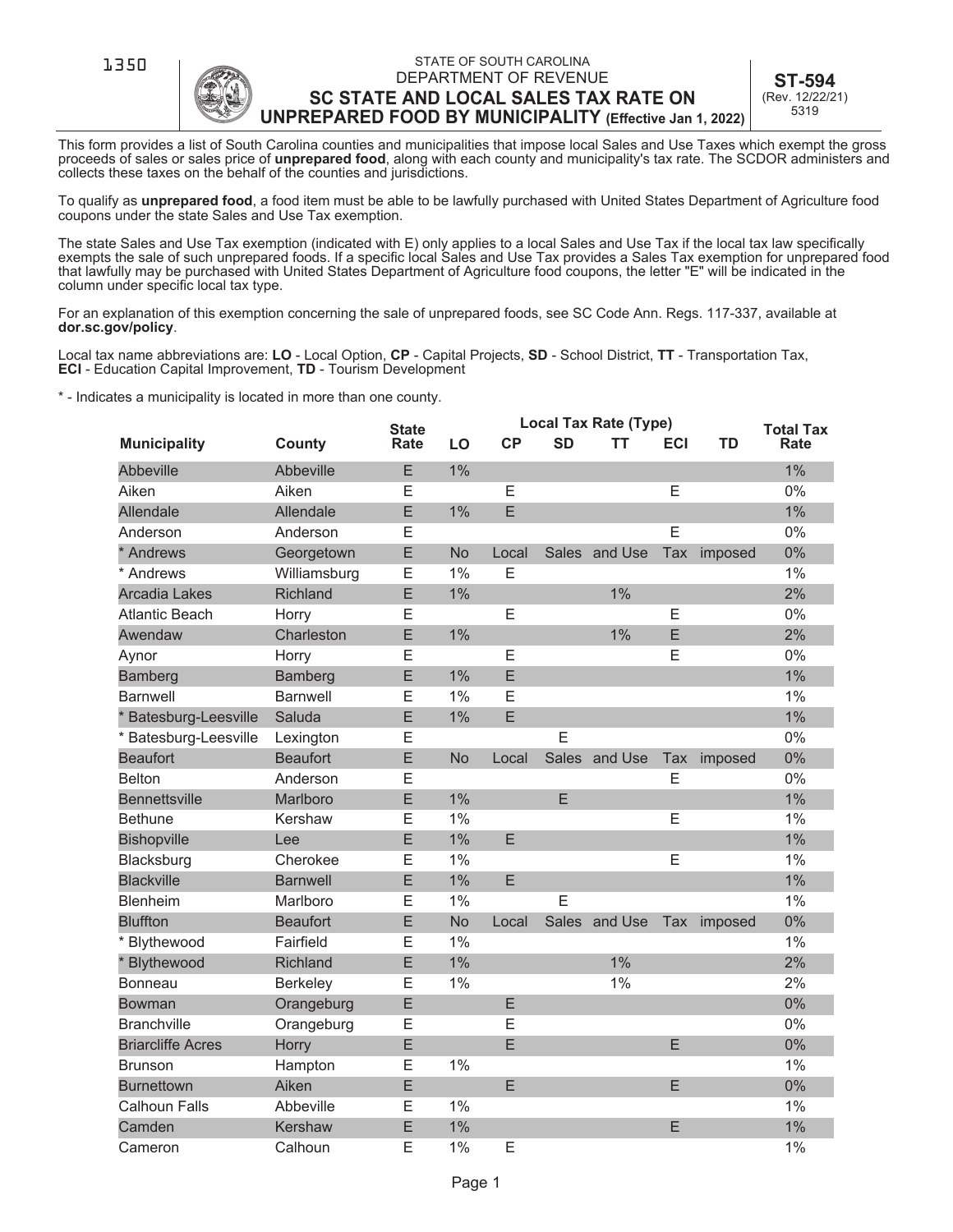|                        |                 | <b>State</b> |       | <b>Local Tax Rate (Type)</b> |           |               |            |             |                                 |  |
|------------------------|-----------------|--------------|-------|------------------------------|-----------|---------------|------------|-------------|---------------------------------|--|
| <b>Municipality</b>    | County          | Rate         | LO    | CP                           | <b>SD</b> | тт            | <b>ECI</b> | TD          | <b>Total Tax</b><br><b>Rate</b> |  |
| Campobello             | Spartanburg     | E            |       | E                            |           |               |            |             | 0%                              |  |
| Carlisle               | Union           | Е            | 1%    |                              |           |               |            |             | $1\%$                           |  |
| * Cayce                | Lexington       | E            |       |                              | E         |               |            |             | $0\%$                           |  |
| * Cayce                | Richland        | Ε            | 1%    |                              |           | 1%            |            |             | 2%                              |  |
| Central                | <b>Pickens</b>  | E            | 1%    |                              |           |               |            |             | 1%                              |  |
| <b>Central Pacolet</b> | Spartanburg     | E            |       | E                            |           |               |            |             | $0\%$                           |  |
| Chapin                 | Lexington       | E            |       |                              | E         |               |            |             | 0%                              |  |
| * Charleston           | Berkeley        | Ε            | 1%    |                              |           | 1%            |            |             | 2%                              |  |
| * Charleston           | Charleston      | E            | 1%    |                              |           | $1\%$         | E          |             | 2%                              |  |
| Cheraw                 | Chesterfield    | E            | 1%    |                              | Ε         |               |            |             | 1%                              |  |
| Chesnee                | Cherokee        | E            | 1%    |                              |           |               | E          |             | $1\%$                           |  |
| * Chesnee              | Spartanburg     | Ε            |       | Ε                            |           |               |            |             | 0%                              |  |
| <b>Chester</b>         | Chester         | E            | $1\%$ | E                            |           |               |            |             | $1\%$                           |  |
| Chesterfield           | Chesterfield    | Ε            | 1%    |                              | E         |               |            |             | $1\%$                           |  |
| Clemson                | Anderson        | E            |       |                              |           |               | E          |             | $0\%$                           |  |
| * Clemson              | Pickens         | E            | 1%    |                              |           |               |            |             | $1\%$                           |  |
| Clinton                | Laurens         | E            | 1%    | E                            |           |               |            |             | $1\%$                           |  |
| Clio                   | Marlboro        | Е            | 1%    |                              | Е         |               |            |             | $1\%$                           |  |
| Clover                 | York            | E            |       | E                            |           |               |            |             | 0%                              |  |
| * Columbia             | Lexington       | Ε            |       |                              | E         |               |            |             | 0%                              |  |
| * Columbia             | Richland        | E            | 1%    |                              |           | 1%            |            |             | 2%                              |  |
| Conway                 | Horry           | E            |       | Ε                            |           |               | E          |             | 0%                              |  |
| Cope                   | Orangeburg      | E            |       | E                            |           |               |            |             | 0%                              |  |
| Cordova                | Orangeburg      | E            |       | E                            |           |               |            |             | 0%                              |  |
| Cottageville           | Colleton        | E            | 1%    | E                            |           |               |            |             | $1\%$                           |  |
| Coward                 | Florence        | E            | 1%    | E                            |           |               |            |             | 1%                              |  |
| Cowpens                | Spartanburg     | E            |       | E                            |           |               |            |             | $0\%$                           |  |
| Cross Hill             | Laurens         | Е            | 1%    | E                            |           |               |            |             | $1\%$                           |  |
| Darlington             | Darlington      | E            | 1%    |                              |           |               | E          |             | 1%                              |  |
| Denmark                | Bamberg         | Ε            | 1%    | E                            |           |               |            |             | $1\%$                           |  |
| <b>Dillon</b>          | <b>Dillon</b>   | E            | 1%    |                              | E         |               |            |             | 1%                              |  |
| Donalds                | Abbeville       | Е            | 1%    |                              |           |               |            |             | 1%                              |  |
| Due West               | Abbeville       | E            | $1\%$ |                              |           |               |            |             | $1\%$                           |  |
| Duncan                 | Spartanburg     | Ε            |       | E                            |           |               |            |             | 0%                              |  |
| Easley                 | Pickens         | E            | 1%    |                              |           |               |            |             | $1\%$                           |  |
| Eastover               | Richland        | E            | $1\%$ |                              |           | $1\%$         |            |             | 2%                              |  |
| Edgefield              | Edgefield       | E            | $1\%$ | E                            |           |               |            |             | $1\%$                           |  |
| Edisto Beach           | Colleton        | Ε            | 1%    | E                            |           |               |            |             | $1\%$                           |  |
| Ehrhardt               | <b>Bamberg</b>  | E            | $1\%$ | E                            |           |               |            |             | $1\%$                           |  |
| Elgin                  | Kershaw         | E            | 1%    |                              |           |               | E          |             | $1\%$                           |  |
| Elko                   | <b>Barnwell</b> | E            | $1\%$ | E                            |           |               |            |             | $1\%$                           |  |
| Elloree                | Orangeburg      | Ε            |       | E                            |           |               |            |             | 0%                              |  |
| <b>Estill</b>          | Hampton         | Ε            | $1\%$ |                              |           |               |            |             | $1\%$                           |  |
| Eutawville             | Orangeburg      | Ε            |       | Е                            |           |               |            |             | $0\%$                           |  |
| * Fairfax              | Allendale       | E            | $1\%$ | E                            |           |               |            |             | $1\%$                           |  |
| * Fairfax              | Hampton         | Е            | $1\%$ |                              |           |               |            |             | $1\%$                           |  |
| Florence               | Florence        | E            | $1\%$ | E                            |           |               |            |             | $1\%$                           |  |
| Folly Beach            | Charleston      | Ε            | 1%    |                              |           | $1\%$         | E          |             | 2%                              |  |
| <b>Forest Acres</b>    | Richland        | E            | $1\%$ |                              |           | $1\%$         |            |             | 2%                              |  |
| Fort Lawn              | Chester         | Ε            | 1%    | E                            |           |               |            |             | $1\%$                           |  |
| <b>Fort Mill</b>       | York            | E            |       | E                            |           |               |            |             | $0\%$                           |  |
| * Fountain Inn         | Greenville      | Е            | No    | Local                        |           | Sales and Use |            | Tax imposed | $0\%$                           |  |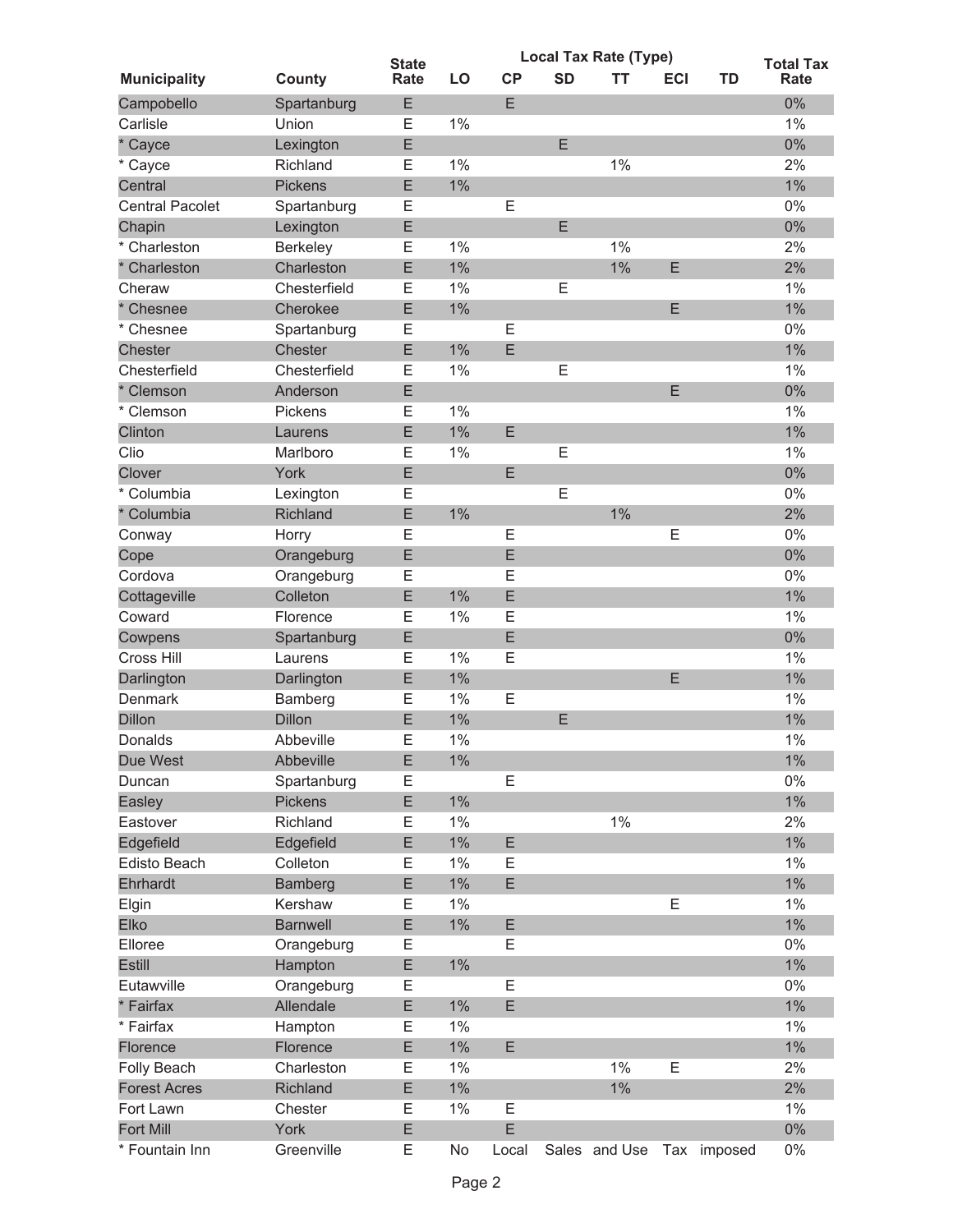|                           |                 | <b>State</b> |       | <b>Local Tax Rate (Type)</b> | <b>Total Tax</b> |               |            |             |       |
|---------------------------|-----------------|--------------|-------|------------------------------|------------------|---------------|------------|-------------|-------|
| <b>Municipality</b>       | County          | Rate         | LO    | CP                           | <b>SD</b>        | TT            | <b>ECI</b> | TD          | Rate  |
| * Fountain Inn            | Laurens         | Ε            | 1%    | E                            |                  |               |            |             | 1%    |
| Furman                    | Hampton         | Ε            | 1%    |                              |                  |               |            |             | $1\%$ |
| Gaffney                   | Cherokee        | E            | 1%    |                              |                  |               | E          |             | $1\%$ |
| Gaston                    | Lexington       | Е            |       |                              | E                |               |            |             | 0%    |
| Georgetown                | Georgetown      | E            | No    | Local                        | Sales            | and Use       | Tax        | imposed     | $0\%$ |
| Gifford                   | Hampton         | Е            | 1%    |                              |                  |               |            |             | $1\%$ |
| Gilbert                   | Lexington       | E            |       |                              | E                |               |            |             | $0\%$ |
| * Goose Creek             | Berkeley        | Ε            | 1%    |                              |                  | $1\%$         |            |             | 2%    |
| * Goose Creek             | Charleston      | E            | 1%    |                              |                  | 1%            | E          |             | 2%    |
| Govan                     | Bamberg         | Е            | 1%    | Ε                            |                  |               |            |             | $1\%$ |
| <b>Gray Court</b>         | Laurens         | E            | 1%    | E                            |                  |               |            |             | 1%    |
| <b>Great Falls</b>        | Chester         | Ε            | 1%    |                              |                  |               |            |             | $1\%$ |
| Greeleyville              | Williamsburg    | E            | 1%    | E                            |                  |               |            |             | $1\%$ |
| Greenville                | Greenville      | Е            | No    | Local                        |                  | Sales and Use | Tax        | imposed     | $0\%$ |
| Greenwood                 | Greenwood       | E            |       | E                            |                  |               |            |             | 0%    |
| * Greer                   | Greenville      | Е            | No    | Local                        |                  | Sales and Use | Tax        | imposed     | 0%    |
| $\star$<br>Greer          | Spartanburg     | E            |       | E.                           |                  |               |            |             | $0\%$ |
| Hampton                   | Hampton         | Ε            | 1%    |                              |                  |               |            |             | $1\%$ |
| Hanahan                   | <b>Berkeley</b> | E            | 1%    |                              |                  | 1%            |            |             | 2%    |
| * Hardeeville             | <b>Beaufort</b> | Е            | No    | Local                        | <b>Sales</b>     | and Use       | Tax        | imposed     | $0\%$ |
| * Hardeeville             | Jasper          | E            | 1%    |                              | E                | 1%            |            |             | 2%    |
| Harleyville               | Dorchester      | E            |       |                              |                  | 1%            |            |             | 1%    |
| Hartsville                | Darlington      | E            | 1%    |                              |                  |               | E          |             | $1\%$ |
| <b>Heath Springs</b>      | Lancaster       | E            | 1%    | E                            |                  |               |            |             | $1\%$ |
| Hemingway                 | Williamsburg    | E            | 1%    | E                            |                  |               |            |             | $1\%$ |
| <b>Hickory Grove</b>      | York            | Ε            |       | E                            |                  |               |            |             | 0%    |
| Hilda                     | <b>Barnwell</b> | E            | 1%    | E                            |                  |               |            |             | $1\%$ |
| <b>Hilton Head Island</b> | <b>Beaufort</b> | Е            | No    | Local                        |                  | Sales and Use |            | Tax imposed | 0%    |
| Hodges                    | Greenwood       | E            |       | E                            |                  |               |            |             | 0%    |
| <b>Holly Hill</b>         | Orangeburg      | Ε            |       | Ε                            |                  |               |            |             | 0%    |
| Hollywood                 | Charleston      | E            | 1%    |                              |                  | 1%            | E          |             | 2%    |
| * Honea Path              | Abbeville       | Е            | 1%    |                              |                  |               |            |             | 1%    |
| * Honea Path              | Anderson        | E            |       |                              |                  |               | E          |             | $0\%$ |
| Inman                     | Spartanburg     | E            |       | E                            |                  |               |            |             | $0\%$ |
| * Irmo                    | Lexington       | E            |       |                              | E                |               |            |             | $0\%$ |
| * Irmo                    | Richland        | E            | $1\%$ |                              |                  | $1\%$         |            |             | 2%    |
| Isle of Palms             | Charleston      | E            | $1\%$ |                              |                  | $1\%$         | E          |             | 2%    |
| Iva                       | Anderson        | Ε            |       |                              |                  |               | E          |             | 0%    |
| Jackson                   | Aiken           | E            |       | E                            |                  |               | E          |             | $0\%$ |
| James Island              | Charleston      | Ε            | 1%    |                              |                  | $1\%$         | Ε          |             | 2%    |
| Jamestown                 | <b>Berkeley</b> | E            | 1%    |                              |                  | $1\%$         |            |             | 2%    |
| Jefferson                 | Chesterfield    | Ε            | 1%    |                              | E                |               |            |             | $1\%$ |
| Jenkinsville              | Fairfield       | Ε            | $1\%$ |                              |                  |               |            |             | $1\%$ |
| Johnsonville              | Florence        | Ε            | $1\%$ | Ε                            |                  |               |            |             | $1\%$ |
| Johnston                  | Edgefield       | E            | $1\%$ | E                            |                  |               |            |             | $1\%$ |
| Jonesville                | Union           | E            | 1%    |                              |                  |               |            |             | $1\%$ |
| Kershaw                   | Lancaster       | E            | $1\%$ | E                            |                  |               |            |             | $1\%$ |
| Kiawah Island             | Charleston      | Е            | $1\%$ |                              |                  | $1\%$         | Е          |             | 2%    |
| Kingstree                 | Williamsburg    | E            | $1\%$ | E                            |                  |               |            |             | $1\%$ |
| Kline                     | Barnwell        | Ε            | 1%    | Е                            |                  |               |            |             | $1\%$ |
| Lake City                 | Florence        | E            | $1\%$ | E                            |                  |               |            |             | $1\%$ |
| Lake View                 | Dillon          | E            | $1\%$ |                              | E                |               |            |             | $1\%$ |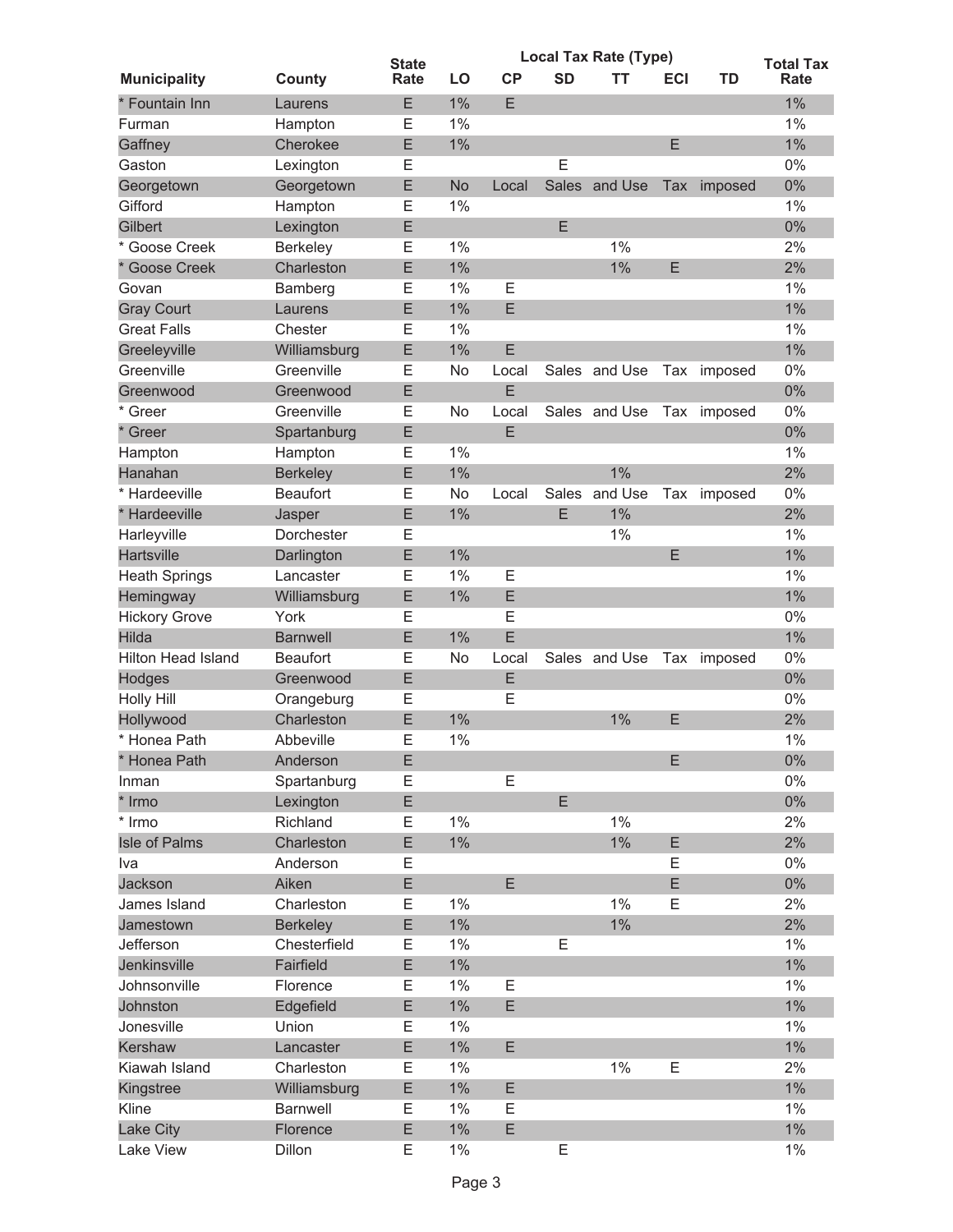|                       |                  | <b>State</b> |           | <b>Local Tax Rate (Type)</b> |           |               |            |         | <b>Total Tax</b> |
|-----------------------|------------------|--------------|-----------|------------------------------|-----------|---------------|------------|---------|------------------|
| <b>Municipality</b>   | <b>County</b>    | Rate         | LO        | CP                           | <b>SD</b> | TT            | <b>ECI</b> | TD      | Rate             |
| Lamar                 | Darlington       | Ε            | 1%        |                              |           |               | E          |         | 1%               |
| Lancaster             | Lancaster        | Е            | 1%        | E                            |           |               |            |         | $1\%$            |
| Landrum               | Spartanburg      | E            |           | E                            |           |               |            |         | $0\%$            |
| Lane                  | Williamsburg     | Ε            | 1%        | E                            |           |               |            |         | $1\%$            |
| Latta                 | <b>Dillon</b>    | E            | 1%        |                              | Ε         |               |            |         | $1\%$            |
| Laurens               | Laurens          | Е            | 1%        | E                            |           |               |            |         | $1\%$            |
| Lexington             | Lexington        | E            |           |                              | E         |               |            |         | $0\%$            |
| Liberty               | Pickens          | Е            | 1%        |                              |           |               |            |         | $1\%$            |
| * Lincolnville        | Charleston       | E            | 1%        |                              |           | 1%            | E          |         | 2%               |
| * Lincolnville        | Dorchester       | Е            |           |                              |           | 1%            |            |         | 1%               |
| Little Mountain       | Newberry         | E            |           | E                            |           |               |            |         | 0%               |
| Livingston            | Orangeburg       | Ε            |           | E                            |           |               |            |         | 0%               |
| Lockhart              | Union            | E            | 1%        |                              |           |               |            |         | $1\%$            |
| Lodge                 | Colleton         | E            | 1%        | E                            |           |               |            |         | $1\%$            |
| Loris                 | Horry            | E            |           | E                            |           |               | E          |         | 0%               |
| Lowndesville          | Abbeville        | Е            | 1%        |                              |           |               |            |         | $1\%$            |
| Lowrys                | Chester          | E            | 1%        | E                            |           |               |            |         | $1\%$            |
| Luray                 | Hampton          | Е            | 1%        |                              |           |               |            |         | $1\%$            |
| Lyman                 | Spartanburg      | E            |           | E                            |           |               |            |         | 0%               |
|                       | Lee              | Е            | 1%        | E                            |           |               |            |         | 1%               |
| Lynchburg<br>Manning  | Clarendon        | E            | 1%        |                              | 1%        |               |            |         | 2%               |
|                       |                  |              | 1%        | E                            |           |               |            |         | 1%               |
| Marion                | Marion           | Ε            |           |                              |           |               |            |         |                  |
| <b>Mauldin</b>        | Greenville       | E            | <b>No</b> | Local                        |           | Sales and Use | Tax        | imposed | 0%<br>1%         |
| Mayesville            | Sumter           | E            | 1%        | E                            |           |               |            |         |                  |
| <b>McBee</b>          | Chesterfield     | E            | 1%        |                              | E         |               |            |         | $1\%$            |
| McClellanville        | Charleston       | Ε            | 1%        |                              |           | 1%            | E          |         | 2%               |
| <b>McColl</b>         | Marlboro         | E            | 1%        |                              | E         |               |            |         | $1\%$            |
| <b>McConnells</b>     | York             | Е            |           | E                            |           |               |            |         | 0%               |
| <b>McCormick</b>      | <b>McCormick</b> | E            | 1%        | E                            |           |               |            |         | $1\%$            |
| Meggett               | Charleston       | Ε            | 1%        |                              |           | 1%            | E          |         | 2%               |
| <b>Moncks Corner</b>  | <b>Berkeley</b>  | E            | 1%        |                              |           | 1%            |            |         | 2%               |
| * Monetta             | Saluda           | Е            | 1%        | E                            |           |               |            |         | 1%               |
| * Monetta             | Aiken            | E            |           | E                            |           |               | E          |         | $0\%$            |
| Mount Croghan         | Chesterfield     | Е            | 1%        |                              | E         |               |            |         | 1%               |
| <b>Mount Pleasant</b> | Charleston       | E            | $1\%$     |                              |           | $1\%$         | E          |         | 2%               |
| <b>Mullins</b>        | Marion           | Ε            | 1%        | E                            |           |               |            |         | $1\%$            |
| ** Myrtle Beach       | Horry            | E            |           | E                            |           |               | E          | E       | $0\%$            |
| <b>Neeses</b>         | Orangeburg       | Ε            |           | Ε                            |           |               |            |         | $0\%$            |
| <b>New Ellenton</b>   | Aiken            | E            |           | E                            |           |               | E          |         | $0\%$            |
| Newberry              | Newberry         | Ε            |           | Е                            |           |               |            |         | 0%               |
| <b>Nichols</b>        | <b>Marion</b>    | E            | 1%        | E                            |           |               |            |         | $1\%$            |
| Ninety Six            | Greenwood        | Ε            |           | E                            |           |               |            |         | 0%               |
| <b>Norris</b>         | Pickens          | Ε            | $1\%$     |                              |           |               |            |         | $1\%$            |
| North                 | Orangeburg       | Ε            |           | Ε                            |           |               |            |         | 0%               |
| * North Augusta       | Edgefield        | E            | $1\%$     | E                            |           |               |            |         | $1\%$            |
| * North Augusta       | Aiken            | E            |           | E                            |           |               | E          |         | 0%               |
| * North Charleston    | <b>Berkeley</b>  | E            | $1\%$     |                              |           | $1\%$         |            |         | 2%               |
| * North Charleston    | Charleston       | Ε            | 1%        |                              |           | $1\%$         | E          |         | 2%               |
| * North Charleston    | Dorchester       | E            |           |                              |           | $1\%$         |            |         | $1\%$            |
| North Myrtle Beach    | Horry            | E            |           | Ε                            |           |               | E          |         | 0%               |
| Norway                | Orangeburg       | Ε            |           | E                            |           |               |            |         | $0\%$            |
| Olanta                | Florence         | E            | $1\%$     | E                            |           |               |            |         | $1\%$            |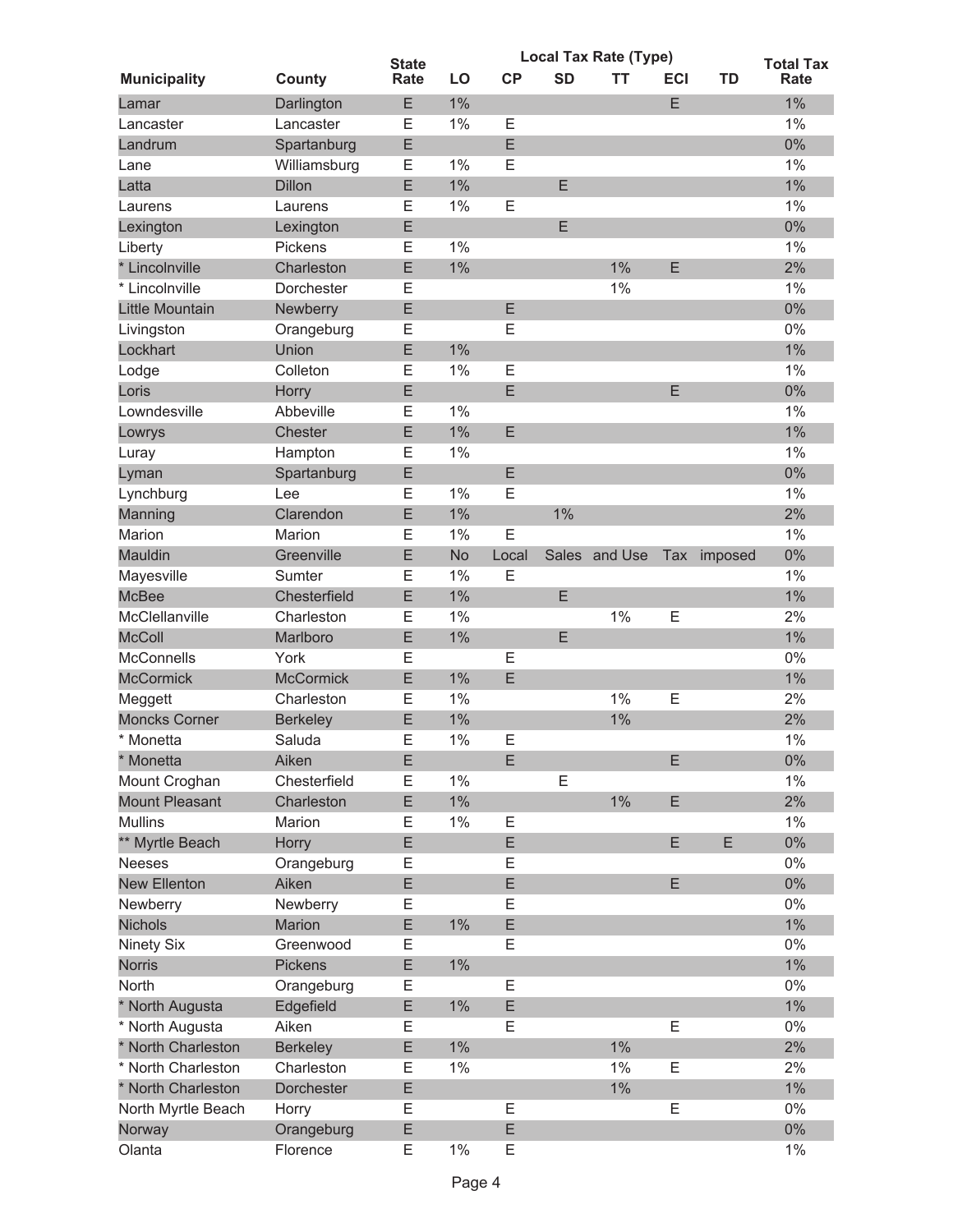|                     |                        | <b>State</b> |           | <b>Local Tax Rate (Type)</b> | <b>Total Tax</b> |                           |            |             |             |
|---------------------|------------------------|--------------|-----------|------------------------------|------------------|---------------------------|------------|-------------|-------------|
| <b>Municipality</b> | County                 | Rate         | LO        | CP                           | <b>SD</b>        | ΤТ                        | <b>ECI</b> | TD          | <b>Rate</b> |
| Olar                | Bamberg                | E            | 1%        | E                            |                  |                           |            |             | 1%          |
| Orangeburg          | Orangeburg             | Ε            |           | E                            |                  |                           |            |             | 0%          |
| Pacolet             | Spartanburg            | Ε            |           | E                            |                  |                           |            |             | $0\%$       |
| Pageland            | Chesterfield           | Ε            | 1%        |                              | E                |                           |            |             | 1%          |
| Pamplico            | Florence               | E            | 1%        | E                            |                  |                           |            |             | $1\%$       |
| Parksville          | <b>McCormick</b>       | Е            | 1%        | E                            |                  |                           |            |             | $1\%$       |
| <b>Patrick</b>      | Chesterfield           | E            | 1%        |                              | E                |                           |            |             | $1\%$       |
| Pawleys Island      | Georgetown             | Ε            | No        | Local                        |                  | Sales and Use             |            | Tax imposed | 0%          |
| <b>Paxville</b>     | Clarendon              | E            | 1%        |                              | 1%               |                           |            |             | 2%          |
| Peak                | Newberry               | Ε            |           | Ε                            |                  |                           |            |             | 0%          |
| Pelion              | Lexington              | E            |           |                              | E                |                           |            |             | 0%          |
| Pelzer              | Anderson               | Ε            |           |                              |                  |                           | E          |             | 0%          |
| * Pendleton         | Anderson               | E            |           |                              |                  |                           | E          |             | $0\%$       |
| * Pendleton         | Pickens                | E            | 1%        |                              |                  |                           |            |             | 1%          |
| Perry               | Aiken                  | E            |           | E                            |                  |                           | E          |             | 0%          |
| Pickens             | Pickens                | Е            | 1%        |                              |                  |                           |            |             | 1%          |
| <b>Pine Ridge</b>   | Lexington              | E            |           |                              | E                |                           |            |             | $0\%$       |
| Pinewood            | Sumter                 | E            | 1%        | E                            |                  |                           |            |             | $1\%$       |
| <b>Plum Branch</b>  | <b>McCormick</b>       | E            | 1%        | E                            |                  |                           |            |             | $1\%$       |
| Pomaria             | Newberry               | Ε            |           | Ε                            |                  |                           |            |             | 0%          |
| Port Royal          | <b>Beaufort</b>        | E            | <b>No</b> | Local                        | Sales            | and Use                   | Tax        | imposed     | 0%          |
| Prosperity          | Newberry               | Ε            |           | Ε                            |                  |                           |            |             | 0%          |
| Quinby              | Florence               | E            | 1%        | E                            |                  |                           |            |             | $1\%$       |
| Ravenel             | Charleston             | E            | 1%        |                              |                  | 1%                        | E          |             | 2%          |
| Reevesville         | Dorchester             | E            |           |                              |                  | 1%                        |            |             | $1\%$       |
| Reidville           |                        | Ε            |           | E                            |                  |                           |            |             | 0%          |
| Richburg            | Spartanburg<br>Chester | E            | 1%        | E                            |                  |                           |            |             | $1\%$       |
|                     |                        |              |           | E                            |                  |                           |            |             |             |
| <b>Ridge Spring</b> | Saluda                 | Ε            | 1%        |                              |                  |                           |            |             | $1\%$       |
| * Ridgeland         | <b>Beaufort</b>        | E            | <b>No</b> | Local                        | Sales            | and Use                   | Tax        | imposed     | 0%          |
| * Ridgeland         | Jasper                 | Е            | 1%        |                              | Ε                | 1%                        |            |             | 2%          |
| Ridgeville          | Dorchester             | E            |           |                              |                  | 1%                        |            |             | 1%          |
| Ridgeway            | Fairfield              | E            | 1%        |                              |                  |                           |            |             | 1%          |
| <b>Rock Hill</b>    | York                   | E            |           | E                            |                  |                           |            |             | $0\%$       |
| Rockville           | Charleston             | Е            | 1%        |                              |                  | $1\%$                     | E          |             | 2%          |
| Rowesville          | Orangeburg             | E            |           | E                            |                  |                           |            |             | $0\%$       |
| Ruby                | Chesterfield           | Ε            | 1%        |                              | E                |                           |            |             | $1\%$       |
| <b>Salem</b>        | Oconee                 | E            | <b>No</b> | Local                        |                  | Sales and Use             | Tax        | imposed     | $0\%$       |
| Salley              | Aiken                  | Е            |           | Ε                            |                  |                           | Ε          |             | 0%          |
| Saluda              | Saluda                 | E            | $1\%$     | E                            |                  |                           |            |             | $1\%$       |
| Santee              | Orangeburg             | Ε            |           | Е                            |                  |                           |            |             | 0%          |
| Scotia              | Hampton                | E            | 1%        |                              |                  |                           |            |             | $1\%$       |
| Scranton            | Florence               | E            | $1\%$     | E                            |                  |                           |            |             | $1\%$       |
| Seabrook Island     | Charleston             | E            | 1%        |                              |                  | $1\%$                     | E          |             | 2%          |
| <b>Sellers</b>      | Marion                 | Е            | $1\%$     | E                            |                  |                           |            |             | $1\%$       |
| Seneca              | Oconee                 | E            | No        | Local                        |                  | Sales and Use             |            | Tax imposed | $0\%$       |
| Sharon              | York                   | E            |           | Ε                            |                  |                           |            |             | $0\%$       |
| Silverstreet        | Newberry               | E            |           | E                            |                  |                           |            |             | $0\%$       |
| Simpsonville        | Greenville             | Ε            | No        | Local                        |                  | Sales and Use Tax imposed |            |             | $0\%$       |
| <b>Six Mile</b>     | <b>Pickens</b>         | E            | $1\%$     |                              |                  |                           |            |             | $1\%$       |
| Smoaks              | Colleton               | Ε            | 1%        | E                            |                  |                           |            |             | $1\%$       |
| Smyrna              | Cherokee               | E            | $1\%$     |                              |                  |                           | E          |             | $1\%$       |
| Smyrna              | York                   | E            |           | E                            |                  |                           |            |             | $0\%$       |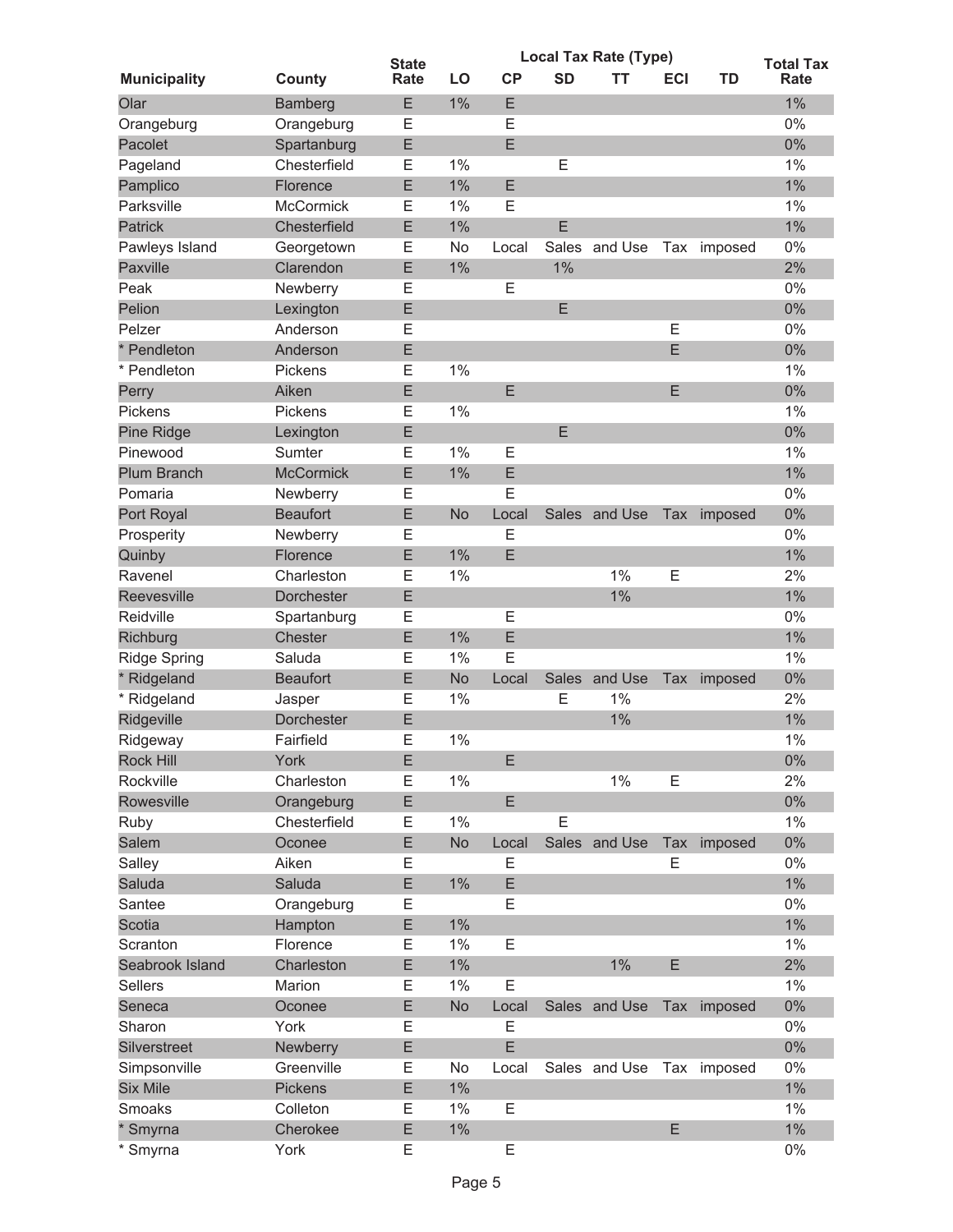|                       |                 | <b>State</b> |           | <b>Local Tax Rate (Type)</b> | <b>Total Tax</b> |               |            |         |       |
|-----------------------|-----------------|--------------|-----------|------------------------------|------------------|---------------|------------|---------|-------|
| <b>Municipality</b>   | County          | Rate         | LO        | CP                           | <b>SD</b>        | тт            | <b>ECI</b> | TD      | Rate  |
| Snelling              | <b>Barnwell</b> | E            | 1%        | E                            |                  |               |            |         | 1%    |
| Society Hill          | Darlington      | Е            | 1%        |                              |                  |               | E          |         | $1\%$ |
| South Congaree        | Lexington       | Ε            |           |                              | E                |               |            |         | $0\%$ |
| Spartanburg           | Spartanburg     | Е            |           | E                            |                  |               |            |         | 0%    |
| Springdale            | Lexington       | E            |           |                              | E                |               |            |         | $0\%$ |
| Springfield           | Orangeburg      | E            |           | E                            |                  |               |            |         | 0%    |
| St. George            | Dorchester      | E            |           |                              |                  | $1\%$         |            |         | $1\%$ |
| St. Matthews          | Calhoun         | Ε            | 1%        | E                            |                  |               |            |         | $1\%$ |
| St. Stephen           | <b>Berkeley</b> | E            | 1%        |                              |                  | $1\%$         |            |         | 2%    |
| <b>Starr</b>          | Anderson        | Е            |           |                              |                  |               | E          |         | 0%    |
| <b>Stuckey</b>        | Williamsburg    | E            | 1%        | E                            |                  |               |            |         | $1\%$ |
| Sullivans Island      | Charleston      | Ε            | 1%        |                              |                  | 1%            | E          |         | 2%    |
| Summerton             | Clarendon       | Ε            | 1%        |                              | 1%               |               |            |         | 2%    |
| * Summerville         | Berkeley        | Ε            | 1%        |                              |                  | 1%            |            |         | 2%    |
| * Summerville         | Charleston      | E            | $1\%$     |                              |                  | $1\%$         | E          |         | 2%    |
| * Summerville         | Dorchester      | E            |           |                              |                  | 1%            |            |         | $1\%$ |
| Summit                | Lexington       | E            |           |                              | E                |               |            |         | $0\%$ |
| Sumter                | Sumter          | Ε            | 1%        | Ε                            |                  |               |            |         | $1\%$ |
| Surfside Beach        | Horry           | E            |           | E                            |                  |               | E          |         | $0\%$ |
| Swansea               | Lexington       | Ε            |           |                              | E                |               |            |         | 0%    |
| Sycamore              | Allendale       | E            | 1%        | E                            |                  |               |            |         | $1\%$ |
| Tatum                 | Marlboro        | Е            | 1%        |                              | Е                |               |            |         | $1\%$ |
| Tega Cay              | York            | E            |           | E                            |                  |               |            |         | 0%    |
| Timmonsville          | Florence        | Е            | 1%        | E                            |                  |               |            |         | $1\%$ |
| <b>Travelers Rest</b> | Greenville      | E            | No        | Local                        | Sales            | and Use       | Tax        | imposed | $0\%$ |
| Trenton               | Edgefield       | E            | 1%        | E                            |                  |               |            |         | $1\%$ |
| Troy                  | Greenwood       | E            |           | E                            |                  |               |            |         | $0\%$ |
| Turbeville            | Clarendon       | Ε            | 1%        |                              | 1%               |               |            |         | 2%    |
| <b>Ulmers</b>         | Allendale       | E            | 1%        | E                            |                  |               |            |         | $1\%$ |
| Union                 | Union           | Е            | 1%        |                              |                  |               |            |         | 1%    |
| Vance                 | Orangeburg      | E            |           | E                            |                  |               |            |         | 0%    |
| Van Wyck              | Lancaster       | E            | 1%        | E                            |                  |               |            |         | 1%    |
| Varnville             | Hampton         | Ε            | 1%        |                              |                  |               |            |         | $1\%$ |
| Wagener               | Aiken           | Е            |           | Ε                            |                  |               | E          |         | 0%    |
| Walhalla              | Oconee          | E            | <b>No</b> | Local                        |                  | Sales and Use | Tax        | imposed | $0\%$ |
| Walterboro            | Colleton        | Ε            | 1%        | E                            |                  |               |            |         | $1\%$ |
| Ward                  | Saluda          | E            | $1\%$     | E                            |                  |               |            |         | $1\%$ |
| * Ware Shoals         | Abbeville       | Ε            | 1%        |                              |                  |               |            |         | $1\%$ |
| * Ware Shoals         | Greenwood       | E            |           | E                            |                  |               |            |         | $0\%$ |
| * Ware Shoals         | Laurens         | Ε            | 1%        | Ε                            |                  |               |            |         | $1\%$ |
| Waterloo              | Laurens         | E            | 1%        | E                            |                  |               |            |         | $1\%$ |
| Wellford              | Spartanburg     | Е            |           | Ε                            |                  |               |            |         | 0%    |
| <b>West Columbia</b>  | Lexington       | Ε            |           |                              | E                |               |            |         | 0%    |
| <b>West Pelzer</b>    | Anderson        | Ε            |           |                              |                  |               | E          |         | 0%    |
| <b>West Union</b>     | Oconee          | E            | No        | Local                        |                  | Sales and Use | Tax        | imposed | $0\%$ |
| Westminster           | Oconee          | Ε            | No        | Local                        |                  | Sales and Use | Tax        | imposed | 0%    |
| Whitmire              | Newberry        | E            |           | E                            |                  |               |            |         | 0%    |
| Williams              | Colleton        | Ε            | 1%        | E                            |                  |               |            |         | $1\%$ |
| Williamston           | Anderson        | E            |           |                              |                  |               | E          |         | $0\%$ |
| Williston             | Barnwell        | Ε            | 1%        | Ε                            |                  |               |            |         | $1\%$ |
| Windsor               | Aiken           | E            |           | E                            |                  |               | E          |         | $0\%$ |
| Winnsboro             | Fairfield       | Е            | $1\%$     |                              |                  |               |            |         | $1\%$ |